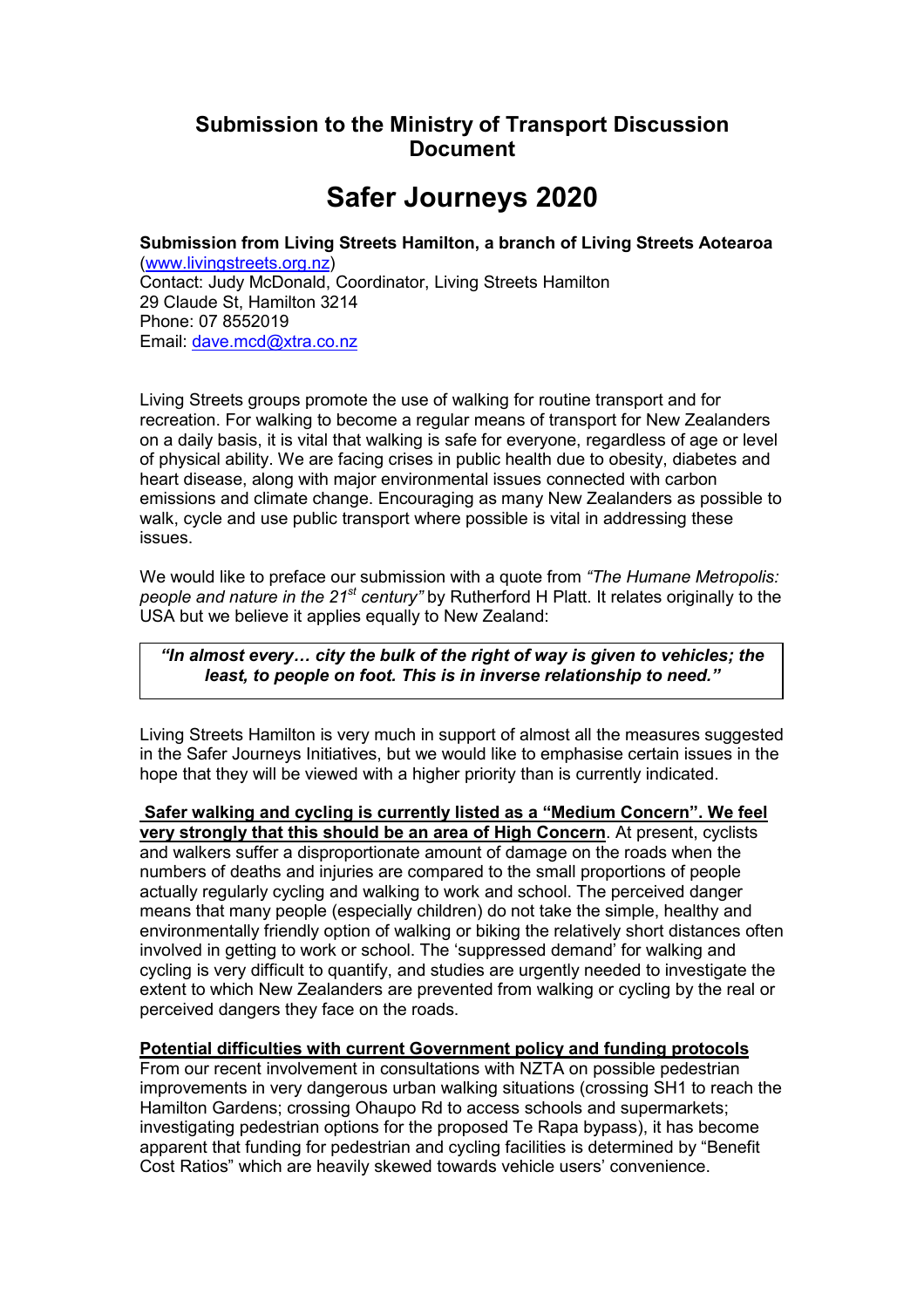For example, the proposed at-grade crossing of Cobham Drive, with a pedestriancontrolled light system, emerges with a "net disbenefit" because it slows down cars and increases the risk of rear-end collisions (despite the fact that there is a roundabout a few hundred metres away which would have the same disbenefits). There appears to be little or no consideration of the monetary gains attached to reduced car use, reduced road maintenance costs, reduced carbon emissions, increased public health (and therefore reduced health costs by minimising heart disease, obesity and diabetes among other major public health problems) if walking and cycling could be encouraged. This seems largely to be due to difficulty of measurement.

We are very concerned that until fundamental calculations such as this are addressed, improvements to pedestrian and cycle safety are unlikely to occur. While this is outside the immediate scope of the discussion document, we view it as a major impediment to future progress. Often engineers and planners involved in these discussions acknowledge the need for safety improvements but don't seriously consider them - they know these are unlikely to be funded because of the way the calculations are presently done. With the current government's emphasis on highway construction (funding having been removed from the walking and cycling budget for this purpose) we are concerned that the very sensible measures proposed in the draft Safer Journeys document will not be able to be implemented.

#### **We would also like to support the proposition from the Accessible Transport Action Committee (ATAC) with regard to the review of NZS 4404:2004 to include a nationally standardised "Safe System" for walking infrastructure**

The disabled community also represents the needs of cyclists and pedestrians - if a system can be devised that works for the disabled sector of the population, it will work safely for everyone. We are in complete agreement with ATAC that an opportunity currently exists to get genuine, enforceable standards developed for walking and cycling infrastructures. Reviews such as this occur seldom and this is the ideal opportunity to make sure New Zealand has safe and accessible design for its streets.

## **We are hopeful that the Community Focussed Land Transport Activities initiated in 2007 are to be retained.**

This system meant that from July 2007, community activities were funded under the same model as infrastructure activities by Land Transport New Zealand, with funding at 75% of the cost eligible for financial assistance. This funding was directly oriented towards safety and sustainability projects, with specific emphasis on: generating increased understanding of the health, energy, environmental and other benefits and costs of transport mode choices; increasing the perception of public transport as safe and accessible; increasing the perception of walking and cycling as safe, convenient, cheap and clean modes of transport; promoting the importance of good vehicle maintenance to optimise efficiency, and promoting understanding of the linkages between urban design and transport demand. Considerable effort has already been invested in major planning documents such as "The Pedestrian Planning and Design Guide", and the earlier Government Strategy "Getting there – on foot, by cycle". The document produced in 2007 (see

[http://www.landtransport.govt.nz/travel/docs/promoting-community-sustain-](http://www.landtransport.govt.nz/travel/docs/promoting-community-sustain-projects.pdf)

[projects.pdf\)](http://www.landtransport.govt.nz/travel/docs/promoting-community-sustain-projects.pdf) specifically addresses Neighbourhood Accessibility Plans, as are discussed in the present document, and the funding system set up at that time appeared to offer hope of actually being able to get some of these excellent community-focussed ideas into practice.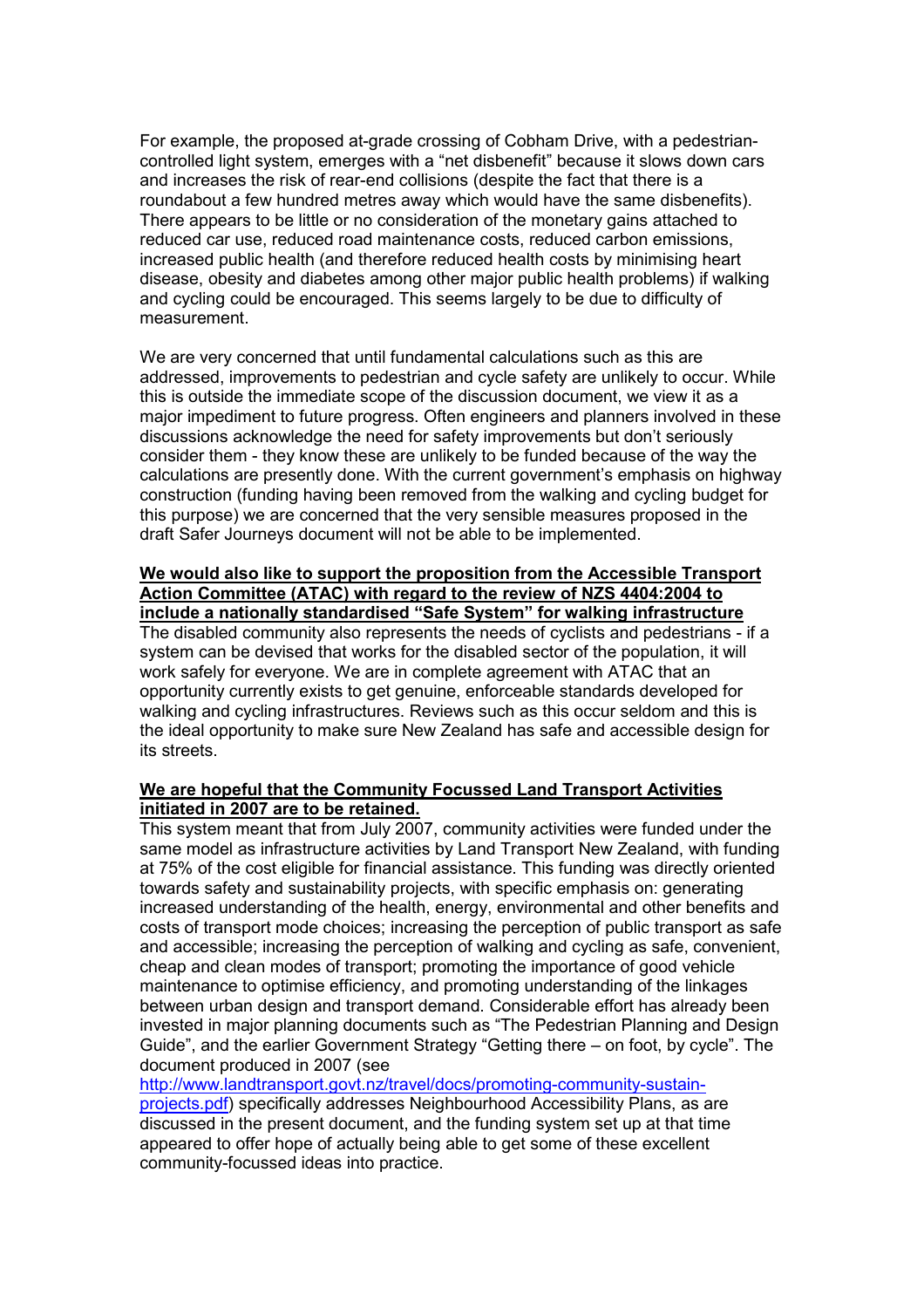## **Addressing the issues immediately pertinent to the discussion document, we would particularly like to comment on the following:**

# **Reduction of legal Blood Alcohol Limit:**

We are in total support of the proposed reduction, and of the proposed zero BAC limit for young drivers and recidivist offenders, along with the use of alcohol interlocks where appropriate. The use of heavy demerit points and harsh financial penalties for infringement of BAC regulations may help in getting the point across. Immediate confiscation of the vehicle may also be helpful in dealing with recidivism.

#### I**mproving the Safety of Young Drivers:**

We support the raising of the driving age and the extension of the learner licence period. The inclusion of further supervised driving time once on a restricted licence is a good idea – currently young people are allowed to progress directly from constant supervision on a learner licence to completely independent solo driving the moment they acquire a restricted licence, and they are given no encouragement to undertake defensive driver training until they have completed several months of unsupervised solo driving. It would be much more sensible to ensure that thorough, practicallybased defensive driving tuition is undertaken as soon as a young person has obtained their restricted licence.

#### **Making Roads Safer:**

We are very much in support of accident prevention at intersections by using traffic control systems such as lights, traffic calming measures, raised pedestrian crossings. We are generally not in favour of roundabouts as they are extremely hazardous to cyclists and pedestrians and become increasingly so as traffic volumes increase.

We support the alteration of traffic rules to remove the current very confusing rightturning traffic giving way to left-turning traffic at intersections. This has always had a high accident potential and pedestrians and cyclists have always been at risk from it.

We also support the alteration of give way rules for pedestrians on non-light controlled intersections. We feel the adoption of automatic give-way by vehicles to pedestrians is a major step in the right direction. In many countries, pedestrians and cyclists have automatic priority and motorists know that any collision involving a vehicle and a non-motorised road user is automatically the motorist's fault. This engenders a much higher degree of awareness of pedestrian and cycle needs.

We are very much in favour of the development and support of new approaches to safety for pedestrians on urban mixed-use arterials. This however links back to the concern expressed at the beginning of this submission: that funding for pedestrian safety measures is not easily obtainable because of the current method of calculation of benefit cost ratios. Until this is addressed, we doubt that adequate safety measures such as pedestrian controlled lights, underpasses and overbridges are likely to be funded, and pedestrians will continue to be second-class citizens who are at risk every time they try to cross a major arterial road.

#### **Safer Speeds:**

We are completely in support of moderating speeds on arterials. Cobham Drive is a current case in point. This State Highway which separates Hamiltonians from the Hamilton Gardens has a speed limit of 80kph over a 1km stretch between a roundabout and a bridge which has a 30kph limit at one end due to a right-angled turn. This is an absurdity in a heavily populated area. There are many cases like it throughout the country. Addressing them would improve safety considerably for all road users.